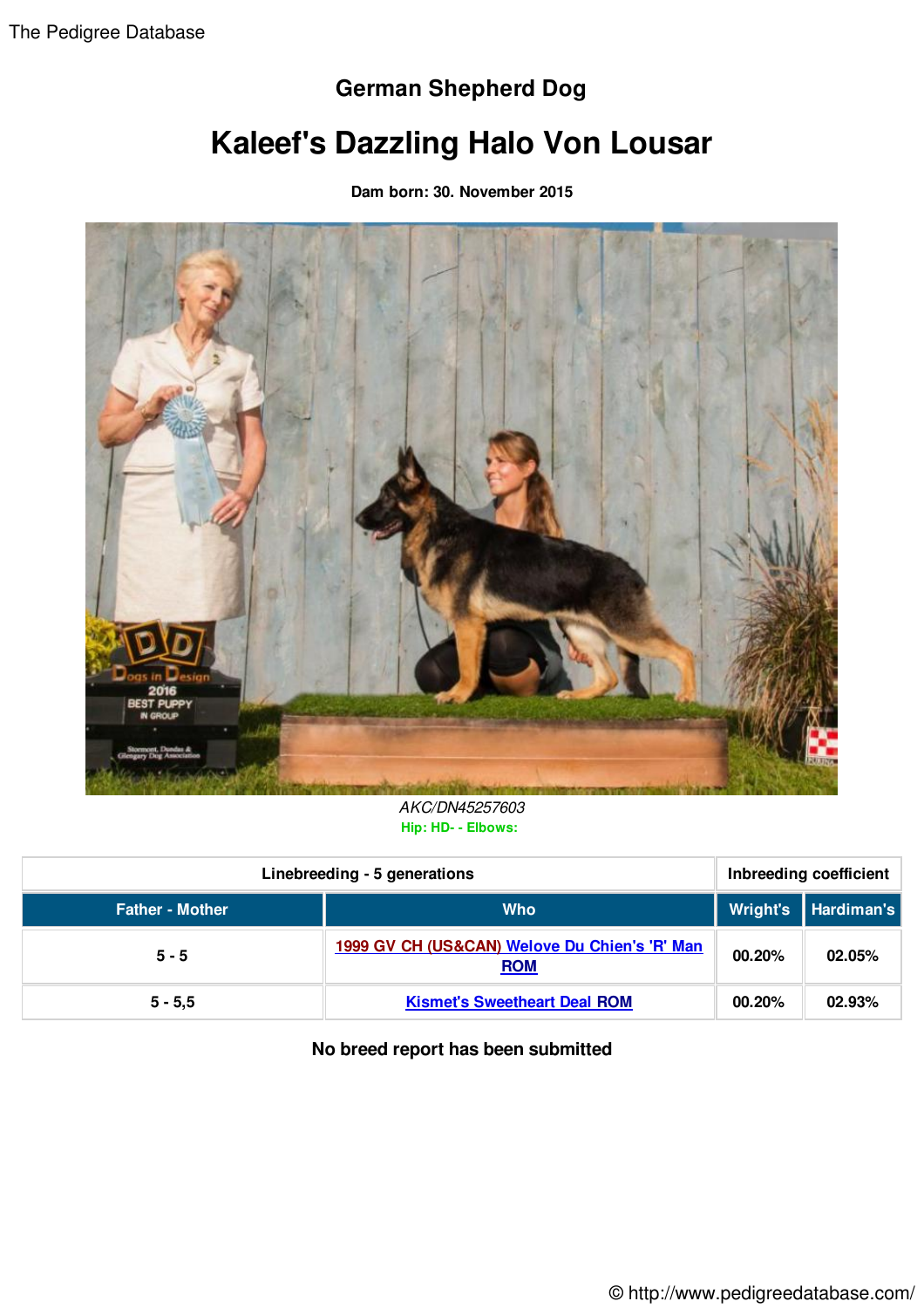The Pedigree Database

## **Pedigree for Kaleef's Dazzling Halo Von Lousar**



© http://www.pedigreedatabase.com/